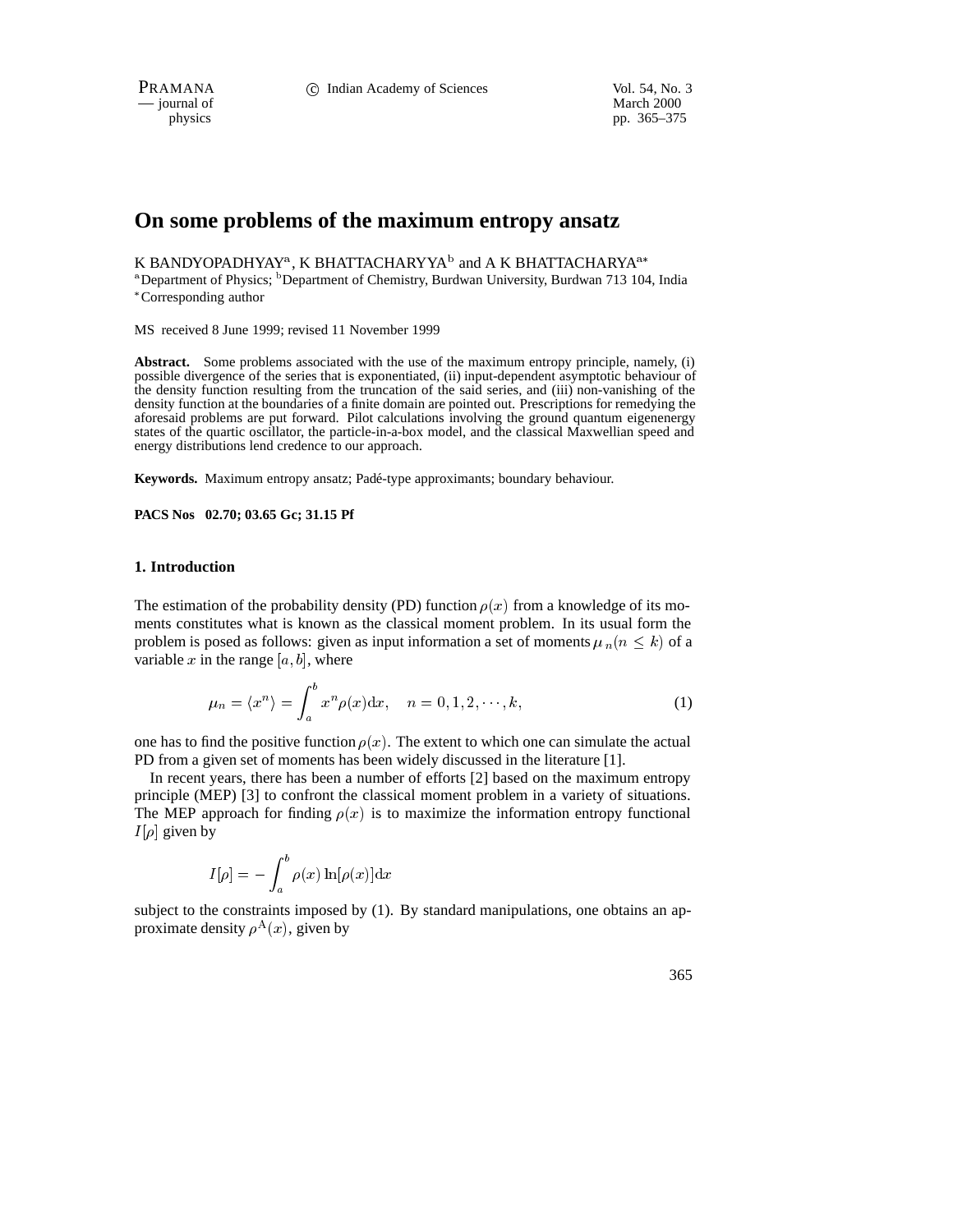*K Bandyopadhyay, K Bhattacharyya and A K Bhattacharya*

$$
\rho^{A}(x) = \exp(-S^{A}) = \exp\left(-\sum_{n=0}^{\infty} \lambda_{n} x^{n}\right),
$$
\n(2)

where <sup>k</sup> in (1) has been assumed to extend to infinity corresponding to *maximum* possible input information. Here, the Lagrange parameters  $\lambda_n$  are introduced to take into account the knowledge of the moments  $\mu_n$ . The parameter  $\lambda_0$  is related to other  $\lambda_n$ 's through the equation

$$
e^{\lambda_0} = \int_a^b dx \exp\left(-\sum_{n=1}^k \lambda_n x^n\right).
$$
 (3)

The quantity on the right hand side of eq.  $(3)$  is called the partition function Z. If one introduces a potential  $F$  by

$$
F = \ln Z + \sum_{n=1}^{k} \mu_n \lambda_n,
$$
\n<sup>(4)</sup>

then the condition of stationarity of F with respect to  $\lambda_n$ , that is,

$$
\frac{\partial F}{\partial \lambda_n} = 0, \quad n = 1, 2, \cdots, k,
$$
\n(5)

generates  $k$  non-linear equations which, together with (3), can be solved to find the Lagrange multipliers.

The MEP *recipe*, outlined above, is said to provide the *least biased* estimate of the PD consistent with the available information. But, even at this stage, we realize that  $\rho^{A}(x)$  may *not* correspond to the exact PD, specifically in cases where the actual  $\rho(x)$  does not admit well-defined (finite) values for all its moments, e.g. a Lorentzian. Further, in practice, it is impossible to incorporate an infinite set of input information. As a result, one invariably truncates the infinite series in (2) at some value n, say k, to obtain the distribution  $\rho_k^{\Lambda}(x)$ :

$$
\rho_k^{\mathbf{A}}(x) = \exp[-S_k^{\mathbf{A}}(x)],\tag{6}
$$

where

$$
S_k^{\mathcal{A}}(x) = \sum_{n=0}^{k} \lambda_n x^n. \tag{7}
$$

The need for truncation arises primarily because one usually has information about only the first few moments. Even if one possesses the knowledge of a large number of moments, the numerical procedure (like Newton's algorithm or its variants) for the determination of the corresponding  $\lambda_n$ 's becomes cumbersome and unreliable [4]. It is thus no wonder that general conclusions have been drawn only for a selected class of few-moment problems [5]. The numerical justification for the truncation of the series  $S$  rests on the assumption that, for large enough k, averages obtained by using  $\rho(x)$  and  $\rho_k^A(x)$  agree with each other. This in turn requires that the series  $S(x)$  is *convergent*. But whether this convergence is guaranteed *a priori* is the first point that we shall examine by considering some specific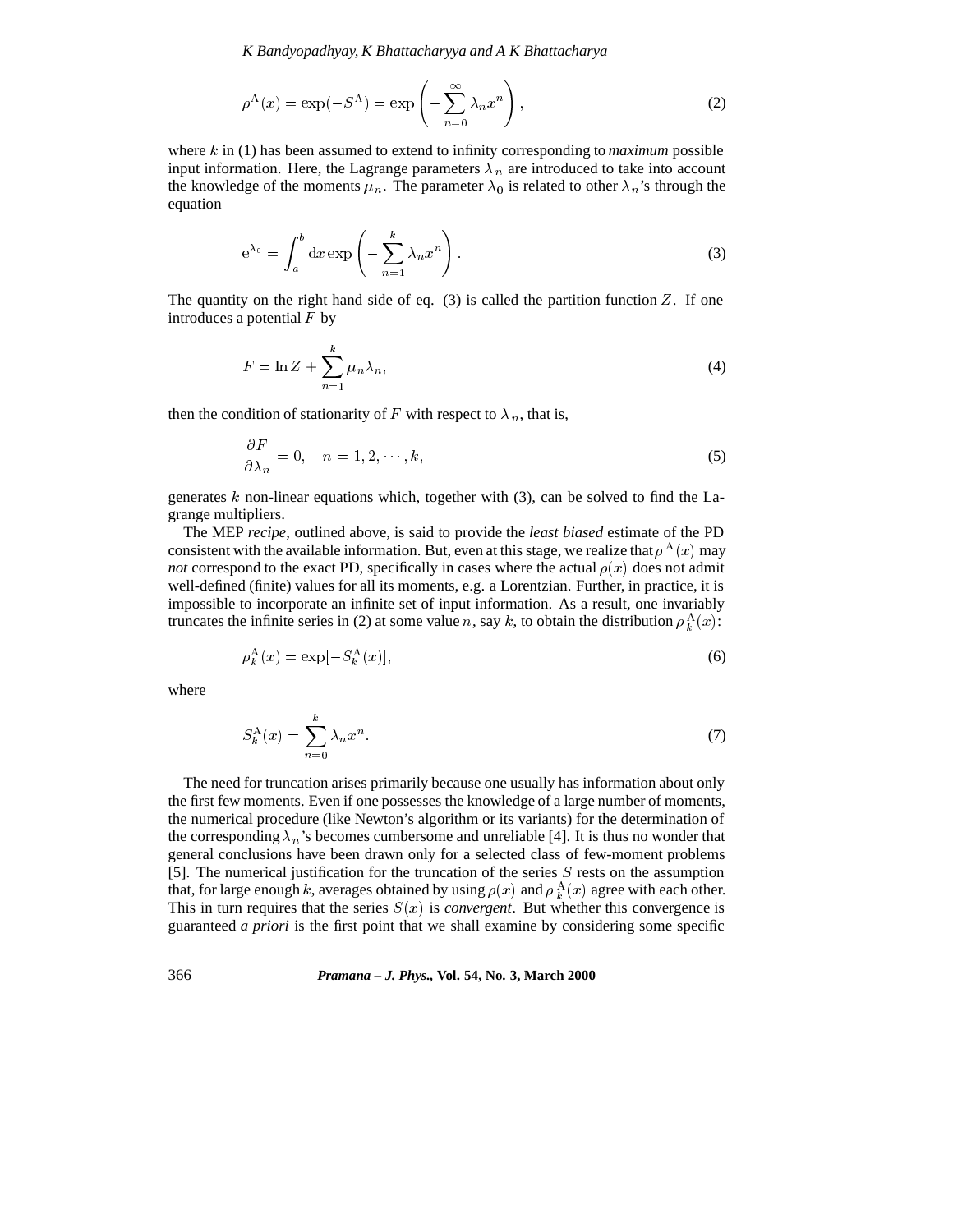### *The MEP ansatz*

cases. Secondly, the use of  $\rho_k^{\mathbf{A}}(x)$  as given by (6) implies that the asymptotic behaviour of the density should go as  $\exp(-\lambda_k x^k)$ . The *large-x* behaviour of  $\rho^{A}(x)$  is thus curiously *dictated* by the number of moments employed to *construct* it! But, for a given problem, the corresponding density should have a unique asymptotic growth or decay. Thirdly, there are many instances where the density function is known, purely on physical grounds, to vanish at one or both boundaries. But the MEP ansatz ignores extra information of this sort. The form (6) does not ensure that the density function would vanish at the boundaries when (i)  $x \in [-\infty, +\infty]$ , (ii)  $x \in [0, \infty]$ , and (iii)  $x \in [a, b]$ . Only in case (i) we can enforce the required behaviour in  $(6)$  by additionally restricting k to be an even integer and  $\lambda_k > 0$  in (7). In others, one can never achieve the same by sticking to the primitive ansatz. We suggest a simple scheme whereby the correct boundary behaviour can be built into the MEP form of the PD.

Having discussed the complications, the purpose of the present communication is threefold: (i) to circumvent the problem of divergence, if any, of the series  $S(x)$ ; (ii) to show how crucial it is to incorporate the correct asymptotic behaviour of  $\rho(x)$  in the approximate PD; (iii) to highlight the performance of MEP-inspired  $\rho^{A}(x)$  in  $[0, \infty]$  and finite intervals by employing a suitable prefactor.

Our work is organized as follows. First, in  $\S2$ , we consider the problem of constructing the PD corresponding to the ground eigenenergy state of the quartic oscillator via the traditional approach. We demonstrate that by employing a power Padé form for  $S(x)$  one can bypass the problem of divergence of  $S(x)$  while at the same time satisfy the required asymptotic decay of the PD. Section 3 is devoted to studies on problems in  $[0, \infty]$ . Here we treat the classical Maxwell speed and energy distributions to bring into focus the need of a prefactor in the conventional MEP ansatz. In  $\S 4$ , problems in finite domain will be considered. We investigate energy eigenstates of a particle-in-a-box (PB) and again point out the need of incorporating a proper prefactor in the MEP form of the density function. The above examples, both from classical and quantum domains, will hopefully bring into focus some difficulties of a general nature inherent in the MEP ansatz. The present endeavour aims at removing these difficulties and thus making the MEP *recipe* applicable to a wider variety of situations.

### **2. The problem of divergence**

The posssibility that the series  $S(x)$  in (7) can be divergent in some cases does not seem to have been recognized before. We examine this point with reference to the quantum mechanical PD of the quartic oscillator governed by the Hamiltonian

$$
H = -\frac{\mathrm{d}^2}{\mathrm{d}x^2} + x^4.
$$

By virtue of the symmetry of the potential, the odd moments of  $x$  vanish. Assuming that the values of a few even moments are given, Plastino *et al* [6] followed the MEP route and employed the form (6) with  $S_k^{\text{A}}(x)$  given naturally by

$$
S_k^{\mathcal{A}}(x) = \sum_{n=1}^k \lambda_{2n} x^{2n}.
$$
 (8)

*Pramana – J. Phys.,* **Vol. 54, No. 3, March 2000** 367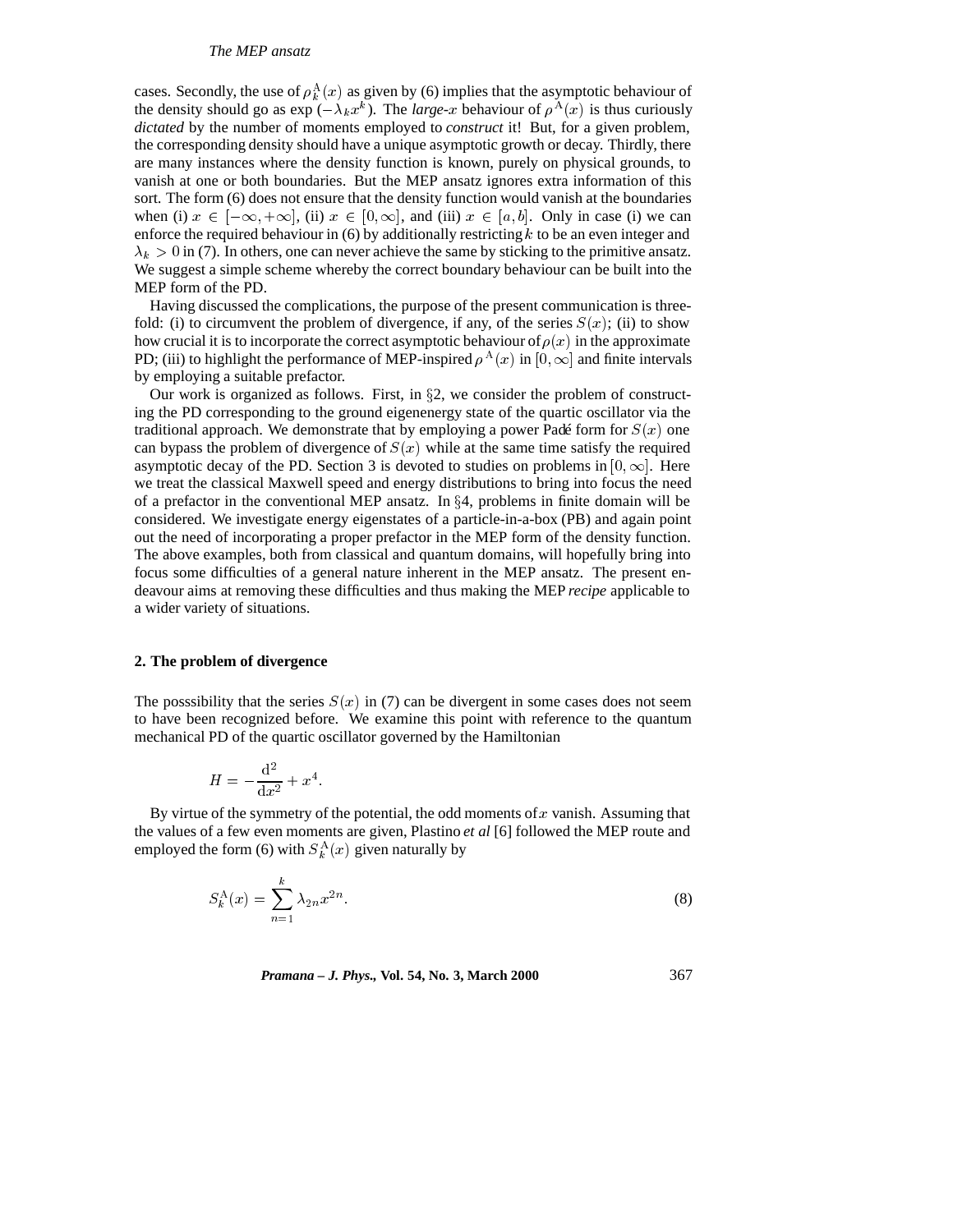Normalizability requires  $\lambda_{2k} > 0$ , and also fixes  $\lambda_0$  in (7). The approximate PD of the ground state is generally expected to approach the exact one with increasing  $k$ .

We take the quantity defined by

$$
\Delta = \frac{1}{N} \sum_{n=1}^{N} \left( 1 - \frac{\tilde{\mu}_{2n}}{\mu_{2n}} \right)^2, \quad N \ge k \tag{9}
$$

to test the degree of accuracy of  $\rho^{A}(x)$ . Here  $\mu_n$  and  $\tilde{\mu}_n$  refer, respectively, to the true *nth* moment and the moment calculated by using  $\rho^{A}(x)$ . The minimization of  $\Delta$  yields the optimum set of  $\lambda_n$ 's. Conventionally, one obtains these by solving the system of non-linear equations given by (5).

In table 1, we present some results to show how the quality of the sought-for density gradually improves with the number of terms  $k$  in  $(8)$ . The improvement can be assessed by noting, apart from the minimum value of  $\Delta$  ( $\Delta$ <sub>min</sub>), the values of global properties like (i) the average ground state energy  $E_0$ , (ii) the virial ratio R defined by  $R = \langle$ kinetic energy $\rangle/2$ (potential energy), and (iii) the information entropy  $I_0$ . For convenience, exact or near exact results [7] are shown in parentheses in the same table.

We note that, for a fixed  $N$ , there is a gradual improvement as  $k$  increases. It should, however, be pointed out that if we fix k and go on increasing  $N$  results first improve and then worsen after a certain stage. Obviously, a handful of variables cannot be expected to shape  $\rho(x)$  so as to satisfy a large number of constraint relations. Table 2, where we display the optimized sets of parameters  $\lambda_{2n}$ , reveals a disturbing feature. We find that in some cases  $\lambda_{2k}$  assumes negative values defying the normalization requirement. Here,

| $\boldsymbol{k}$         | $\overline{N}$ | $\Delta_{\min}$ | $E_0$               | R          | $I_0$          |
|--------------------------|----------------|-----------------|---------------------|------------|----------------|
| $\overline{c}$           | 6              | 0.94113321E-05  | 1.06055239          | 1.00343025 | 0.42638758     |
|                          | 7              | 0.17528804E-04  | 1.06060730          | 1.00650854 | 0.42477246     |
|                          | 8              | 0.29539315E-04  | 1.06067222          | 1.01011694 | 0.42302022     |
| $\mathcal{R}$            | 6              | 0.11266142E-05  | 1.06041507          | 1.00040237 | 0.42894234     |
|                          | $\overline{7}$ | 0.23798140E-05  | 1.06042972          | 1.00166371 | 0.42816542     |
|                          | 8              | 0.43121077E-05  | 1.06044708          | 1.00323848 | 0.42731520     |
| $\overline{4}$           | 6              | 0.36426119E-10  | 1.06036221          | 0.99998675 | 0.43034952     |
|                          | 7              | 0.13446238E-09  | 1.06036227          | 0.99997578 | 0.43034422     |
|                          | 8              | 0.37330872E-09  | 1.06036234          | 0.99996546 | 0.43033484     |
| $\overline{\phantom{1}}$ | 6              | 0.30983152E-11  | 1.060362168         | 0.99999606 | 0.43035172     |
|                          | $\overline{7}$ | 0.20091253E-10  | 1.060362181         | 0.99998937 | 0.43035018     |
|                          | 8              | 0.75667825E-10  | 1.060362217         | 0.99998022 | 0.43034606     |
| 6                        | 7              | 0.39681399E-15  | 1.06036209087       | 0.99999998 | 0.43035232     |
|                          | 8              | 0.15132401E-13  | 1.06036209088       | 1.00000016 | 0.43034606     |
|                          |                |                 | $(1.06036209048)^a$ | (1)        | (0.4303523166) |

**Table 1.**  $\Delta_{\text{min}}$ ,  $E_0$ , R and  $I_0$  corresponding to the quartic oscillator obtained by using the MEP ansatz (6).

a See ref. [7]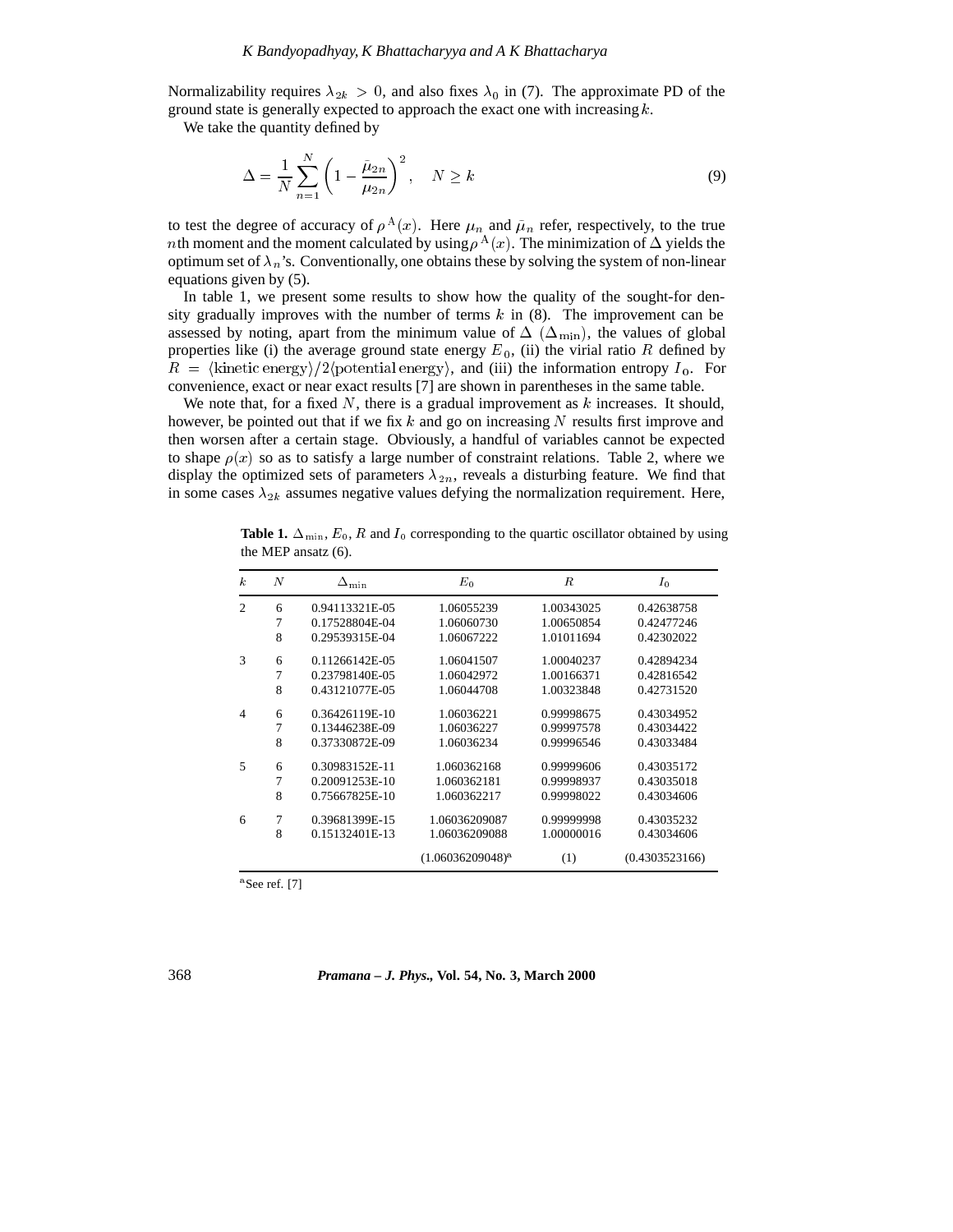**Table 2.** Optimized values of the parameters in the MEP form of  $\rho$ , with  $N = 8$ , for the ground state of quartic oscillator.

| $\boldsymbol{k}$ | $\lambda_2$ | $\lambda_4$ | $\lambda_6$ | $\lambda_8$ | $\lambda_{10}$ | $\lambda_{12}$ |
|------------------|-------------|-------------|-------------|-------------|----------------|----------------|
| 2                | 1.133032    | 0.132744    | $\Omega$    | $\Omega$    | $\Omega$       | 0              |
|                  | 1.101244    | 0.151341    | $-0.002524$ | $\Omega$    | $\Omega$       | $\Omega$       |
| 4                | 1.063508    | 0.181284    | $-0.009339$ | 0.000406    | $\Omega$       | $\Omega$       |
|                  | 1.062616    | 0.182606    | $-0.009966$ | 0.000518    | $-0.000006$    | $\Omega$       |
| 6                | 1.060473    | 0.186920    | $-0.012960$ | 0.001390    | $-0.000113$    | 0.000004       |

such cases are managed through a cut-off in the upper limit of integration. In addition to the above difficulty, we also note that with increasing  $k$ ,  $\lambda_{2k}$  becomes *intractably small*. In the light of results displayed in tables 1 and 2, one can legitimately ask: can we gradually reach exactness by routinely increasing  $k$  in (8)? The answer to this question appears to be in the negative. Apart from the numerical troubles mentioned above, a more cogent justification comes from a different angle. For the  $x<sup>4</sup>$  problem, the Schrödinger equation tells us that the PD of the ground state should decay as  $\exp(-b|x^3|)$  with  $b > 0$ . This feature alone is a strong indication of the inefficiency of  $S(x)$ -series appearing in the MEP prescription, because a series like (8) consisting solely of even powers of <sup>x</sup> *cannot* show an odd power-law decay unless it is summed to infinity. So, it is difficult to improve the quality of the PD by routinely increasing the number of parameters in the manner sketched above. It is also noteworthy that such a procedure will lead to a systematic worsening of the asymptotic behaviour of the PD.

Having ascertained that a routine increase in the number of terms in  $S(x)$  does not lead to improved accuracy we look for an alternative strategy. We regard  $S^{A}(x)$  as a function that goes as  $b|x^3|$  at large x as also admits of a series representation of the form (2). We thus replace  $S^{\mathcal{A}}(x)$  by a Padé-type approximant

$$
S^{\mathcal{A}}(x) = \frac{[p_m^{\mathcal{A}}(x)]^s}{[q_n^{\mathcal{A}}(x)]^t} \equiv [m, s/n, t],
$$
\n(10)

where  $p_r^{\rm A}$  and  $q_r^{\rm A}$  are polynomials of degree  $2r$  with constant terms zero and unity, respectively. The parameters  $m, s, n, t$  are chosen to satisfy the asymptotic behaviour for the specific potential problem. We set  $s = 1$  so that the density goes as  $\exp(-cx^2), c > 0$ when  $x \to 0$  which is also a desirable requirement. Note that a plain Padé form for  $S^{\Lambda}(x)$ would not suit our purpose. So, a power-Padé form has been chosen here.

The unknown parameters appearing in  $\rho^{A}(x)$  are once again found by minimizing  $\Delta$ given by (9). In table 3, we display the results following from the procedure just outlined above corresponding to the case discussed in table 1. Comparing these results with the earlier ones, it is quite clear that if the trial density conforms to the correct asymptotic behaviour, there is a significant improvement in the various global properties, and hence in the quality of the PD. The expansion of the modified form of  $S<sup>A</sup>(x)$  employed in (10) as a power series in  $x^2$  justifies our assertion that the primitive MEP form of the PD for the  $x<sup>4</sup>$  potential as given by (2) involves a *divergent series*. A similar conclusion holds for any potential of the form  $x^{4M}$ , where M is a positive integer. For reasons of brevity, we do not display further results here, e.g. for the octic oscillator.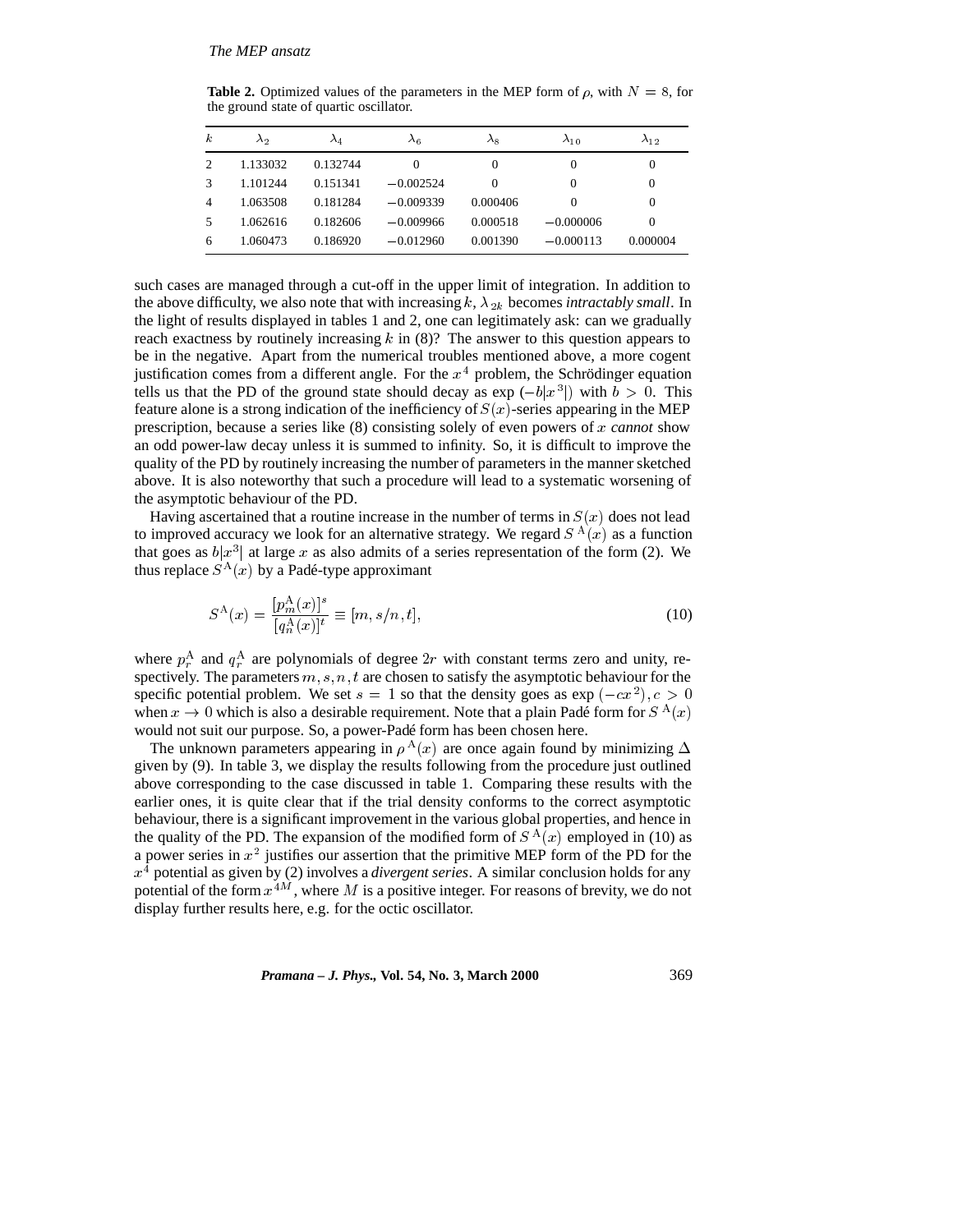| Form of<br>$p^{A}(x)$ | Form of<br>$q^{A}(x)$                                            | ŧ                         | N      | $\Delta_{\min}$                             | $E_0$                                           | R                                      | $I_0$                                     |
|-----------------------|------------------------------------------------------------------|---------------------------|--------|---------------------------------------------|-------------------------------------------------|----------------------------------------|-------------------------------------------|
| $a_1x^2 + a_2x^4$     | $(1 + a_3x^2)$                                                   | $\overline{\overline{2}}$ | 6<br>8 | 0.32097E-09<br>0.93398E-09<br>0.21882E-08   | 1.060362095<br>1.060362097<br>1.060362101       | 0.99997710<br>0.99995286<br>0.99991930 | 0.43036972<br>0.43038314<br>0.43040034    |
|                       | $a_1x^2 + a_2x^4$ $(1 + a_3x^2 + a_4x^4)$                        | $\overline{4}$            | 6<br>8 | 0.16197E-10<br>$0.40352E-10$<br>0.85066E-10 | 1.060362095<br>1.060362097<br>1.060362100       | 0.99999453<br>0.99999481<br>0.99999704 | 0.43034862<br>0.43034534<br>0.43034092    |
|                       | $a_1x^2 + a_2x^4$ $(1 + a_3x^2 + a_4x^4$<br>$+ a_5x^6 + a_6x^8)$ | $\frac{1}{8}$             | 6<br>8 | 0.89868E-16<br>0.68271E-15<br>0.29058E-14   | 1.06036209051<br>1.06036209054<br>1.06036209057 | 0.99999999<br>0.99999996<br>0.99999989 | 0.430352316<br>0.430352314<br>0.430352308 |

**Table 3.**  $\Delta_{\text{min}}$ ,  $E_0$ , R and  $I_0$  for the ground state of the quartic oscillator with power-Padé form of  $S(x)$ .

### **3. Problems in**  $[0, \infty]$

Let us consider the well-known classical Maxwell's speed  $(c)$  and energy  $(E)$  distributions whose moments are assumed known. We wish to see how far the standard MEP prescription is able to reproduce these functions solely on the basis of the information regarding a few moments. Here, for convenience, we have chosen reduced units, viz.  $k_B T = 1$  and  $m = 2$ . The results are presented in the upper half of table 4. From a glance at the data, it may appear that a gradual increase in the number of moments along with the Lagrangian parameters will lead us towards exactness. But this is illusory. The physics of the problem imposes a boundary constraint, namely,  $\rho(c)=0$  at  $c=0$  and  $\rho(E)=0$  at  $E=0$ . But, the MEP formalism does not allow us to incorporate such constraints in a suitable way. As a result, the density functions constructed via MEP are liable to deviate considerably in form compared to the exact ones leading to poor pointwise convergence. The simplest way to ensure the correct boundary behaviour is to modulate the MEP forms of PD with the help of suitable prefactors as follows:

$$
\tilde{\rho}(c) = c^{\alpha} \rho_{\text{MEP}}(c),\tag{11}
$$

$$
\tilde{\rho}(E) = E^{\beta} \rho_{\text{MEP}}(E),\tag{12}
$$

where  $\alpha$  and  $\beta$  are adjustable parameters chosen so as to minimize  $\Delta$ .

The advantage of the modification suggested above is immediately seen in the lower half of table 4. The reduction in  $\Delta_{\text{min}}$  is quite remarkable. Employing just a few moments, we find that the optimized values of the parameters  $\alpha$  and  $\beta$  turn out to be very close to the exact values 2 and  $1/2$ , respectively. In table 5, we list the values of the optimized parameters. We find that in the modified form of  $\rho$ , the coefficients of the terms in  $S(x)$ are all virtually zero barring the one that is present in the actual distribution. On the other hand,  $\rho_{\text{MEP}}$  tries to satisfy the moment constraints by invoking spurious terms in the power series.

Figures 1 and 2 quite clearly show the improvement resulting from the use of the forms (11) and (12). Here the exact distributions and the distributions  $\tilde{\rho}(c)$  and  $\tilde{\rho}(E)$  practically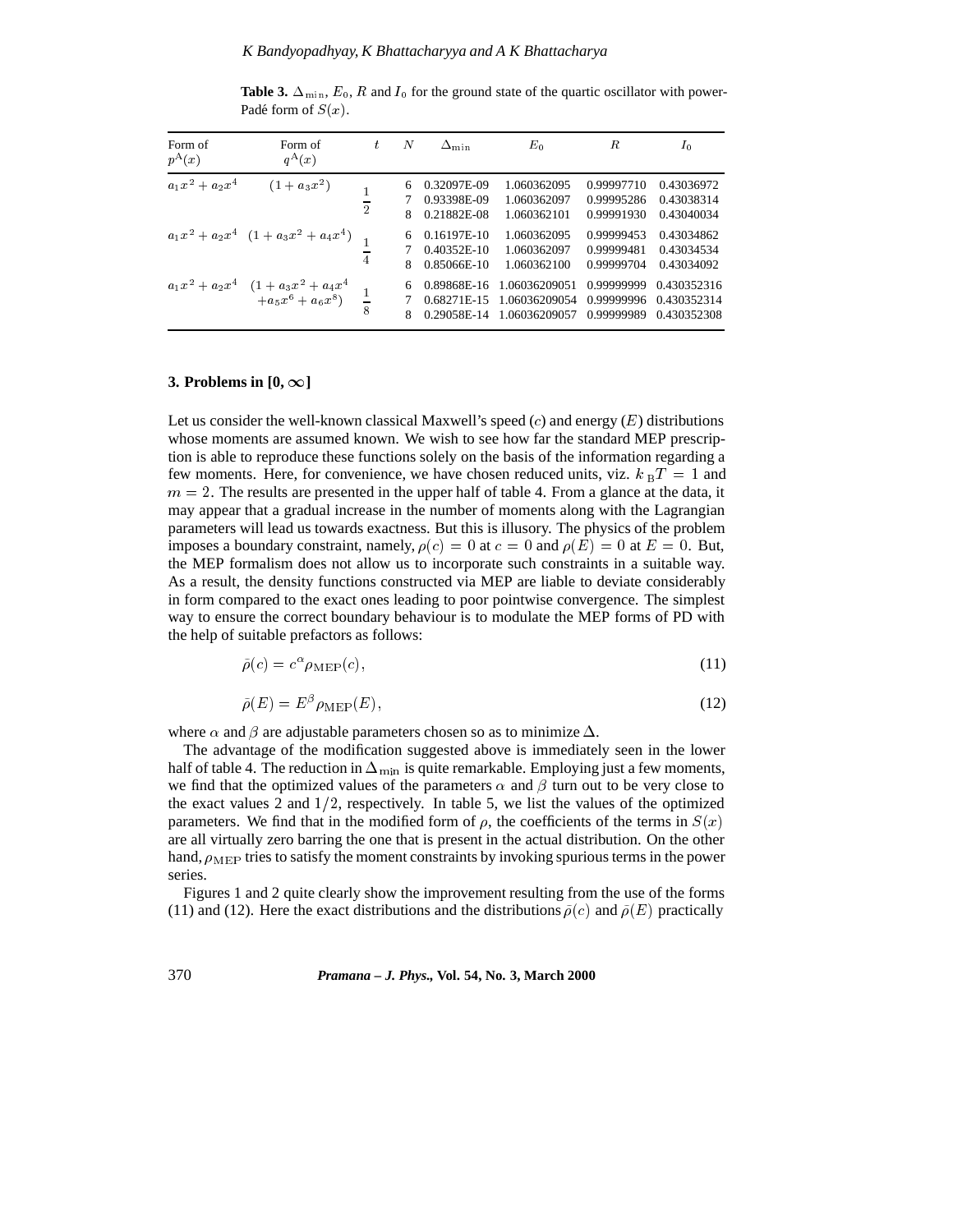| Scheme                 | Number of  | Number of           | $\Delta_{\min}$ values corresponding to distribution of |                                  |  |  |
|------------------------|------------|---------------------|---------------------------------------------------------|----------------------------------|--|--|
|                        | parameters | moments<br>employed | speed                                                   | energy                           |  |  |
| Conventional MEP       | 3          | $\overline{4}$      | 1.19580141E-06                                          | 1.46372131E-05                   |  |  |
| ( $\rho$ given by      |            | 5                   | 5.15468284E-06                                          | 2.61242056E-05                   |  |  |
| eq. $(6)$              |            | 6                   | 1.39004932E-05                                          | 3.31882625E-05                   |  |  |
|                        | 4          | 5                   | 2.12994526E-08                                          | 4.14893306E-06                   |  |  |
|                        |            | 6                   | 1.20830464E-07                                          | 3.29566917E-05                   |  |  |
| Modified MEP           |            | 4                   | 5.26454520E-19                                          | 1.59817250E-12                   |  |  |
| ( $\rho$ given by      | 3          | 5                   | 1.42584824E-17                                          | 4.70544395E-12                   |  |  |
| eq. $(11)$ or $(12)$ ) |            | 6                   | 2.06393832E-16                                          | 8.79984041E-12                   |  |  |
|                        | 4          | 5<br>6              | 5.64870536E-19<br>1.5468839E-17                         | 3.29602484E-13<br>1.16956610E-12 |  |  |

**Table 4.** Maxwell's speed and energy distributions approximated by MEP and modified MEP ansatz.

**Table 5.** Optimized parameters for the Maxwellian speed and energy distributions.

| Scheme     | No. of          | No. of<br>moments<br>used | Optimized parameters for |                             |             |             |                              |             |  |
|------------|-----------------|---------------------------|--------------------------|-----------------------------|-------------|-------------|------------------------------|-------------|--|
|            | param-<br>eters |                           |                          | speed distribution function |             |             | energy distribution function |             |  |
| <b>MEP</b> |                 |                           | $\lambda_1$              | $\lambda_2$                 | $\lambda_3$ | $\lambda_1$ | $\lambda_2$                  | $\lambda_3$ |  |
|            | 3               | 4                         | $-6.26850$               | 3.64222                     | $-0.42352$  | $-0.07335$  | 0.23073                      | $-0.01614$  |  |
|            |                 | 5                         | $-5.97288$               | 3.42137                     | $-0.37595$  | $-0.03824$  | 0.21834                      | $-0.01510$  |  |
|            |                 | 6                         | $-5.71611$               | 3.23212                     | $-0.33554$  | $-0.05397$  | 0.22361                      | $-0.01552$  |  |
| Modified   |                 |                           | $\lambda_1$              | $\lambda_2$                 | $\alpha$    | $\lambda_1$ | $\lambda_2$                  | β           |  |
| <b>MEP</b> | 3               | 4                         | 1.29355E-06              | 0.9999997                   | 2.000006    | 1.00008     | $-4.77097E-06$               | 0.50011     |  |
|            |                 | 5                         | 2.75592E-06              | 0.9999994                   | 2.000001    | 1.00006     | $-3.10291E-06$               | 0.50009     |  |
|            |                 | 6                         | 5.65483E-06              | 0.9999988                   | 2.000003    | 1.00004     | $-2.17330E-06$               | 0.50008     |  |

coincide everywhere within the domain while  $\rho_{\text{MEP}}$  in both cases show considerable deviation. The role of the prefactor in such problems is thus quite transparent.

### **4. Problems in**  $[-1, 1]$

It is curious to note that while the MEP has been successfully employed [6] to construct the ground state PD of a number of quantum mechanical systems, its applicability to the simple textbook problem of the PB has not been tested, to the best of our knowledge. The reason possibly is that the MEP ansatz for the PD fails to satisfy the boundary behaviour. In this section, we examine how the form (6) for density can be modulated to simulate the ground state PD of a very simple system. We consider the PB potential, where

> $V(x)=0, -1 \leq x \leq 1$ = 1; jxj <sup>&</sup>gt; 1:

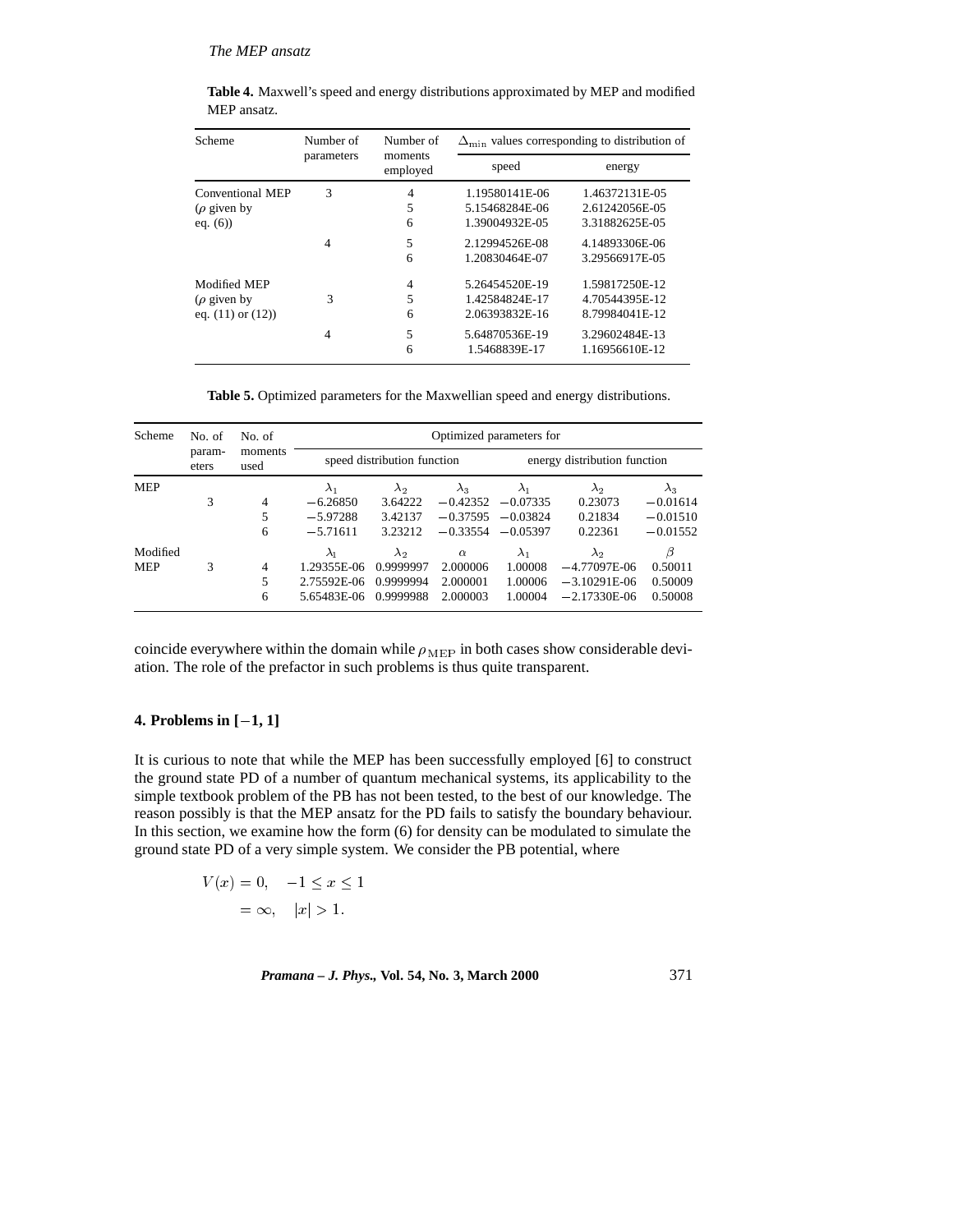

**Figure 1.** Plot of Maxwell's speed distribution along with those approximated by MEP and modified MEP ansatz.



**Figure 2.** Comparison of Maxwell's exact energy distribution function with MEP and modified MEP distributions.

The primitive MEP ansatz with any finite set of  $\lambda$ 's *cannot* ensure the vanishing of  $\rho^{A}(x)$ at  $x = \pm 1$ . We enforce this behaviour through a *prefactor* of the form  $(1 - x^2)^p$ . For the ground state, we thus choose

$$
\rho_0^{\mathcal{A}}(x) = (1 - x^2)^p \exp[-S^{\mathcal{A}}(x)],\tag{13}
$$

where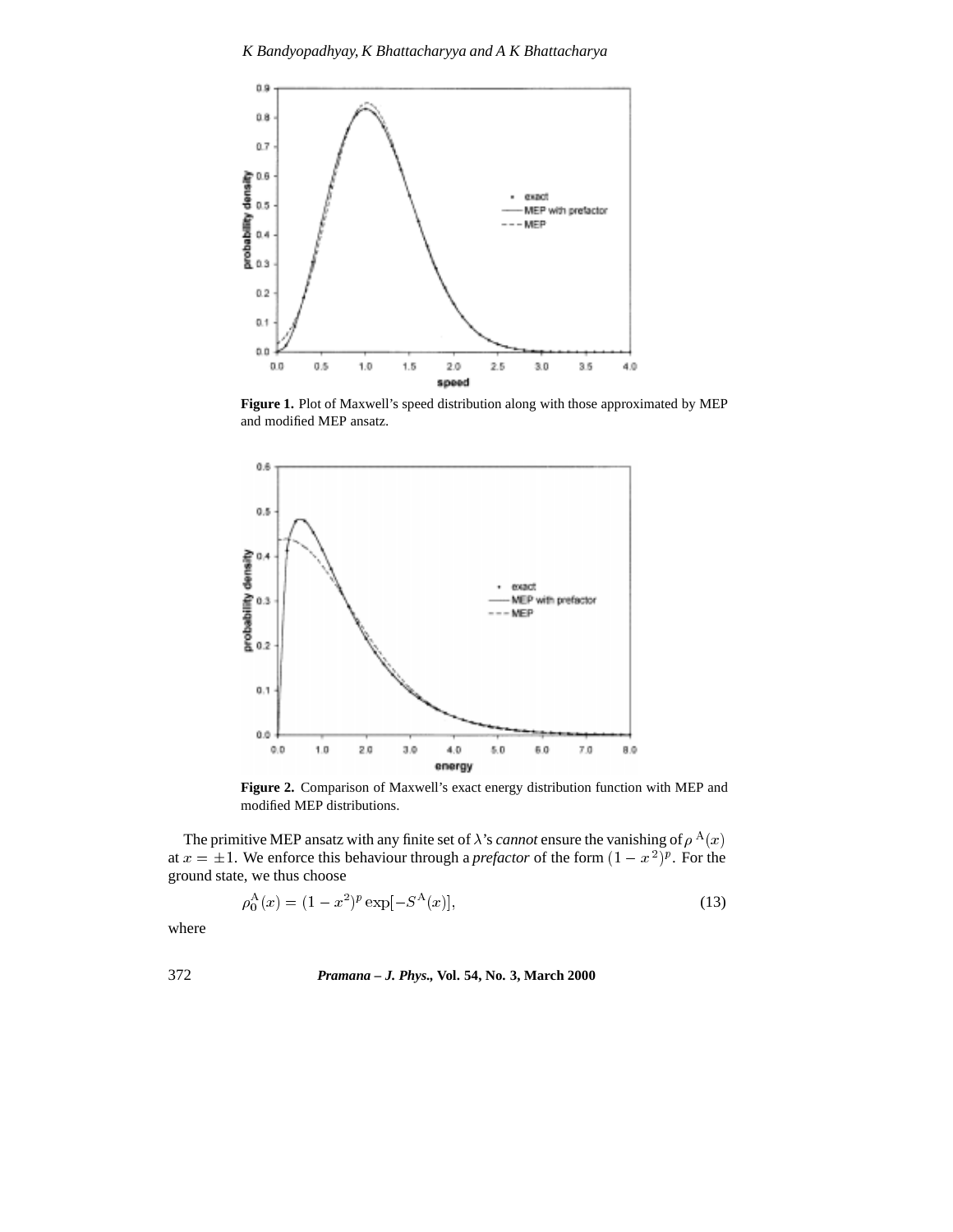Table 6. Testing the probability density for the ground state of PB built via MEP and its modified form.

| Scheme       | Number of | Number of<br>parameters moments used | $\Delta_{\min}$ | $E_0$       | $I_0$       |
|--------------|-----------|--------------------------------------|-----------------|-------------|-------------|
| <b>MEP</b>   | 3         | 4                                    | 0.23023E-06     | 2.24932     | 0.38633     |
|              |           | 5                                    | 0.11919E-05     | 2.26804     | 0.38601     |
|              |           | 6                                    | 0.36429E-05     | 2.28595     | 0.38554     |
| Modified MEP | 3         | $\overline{4}$                       | 0.58151E-14     | 2.4674068   | 0.3862943   |
|              |           | 5                                    | 0.24354E-13     | 2.4674062   | 0.3862944   |
|              |           | 6                                    | 0.61460E-13     | 2.4674057   | 0.3862944   |
|              |           |                                      |                 | (2.4674011) | (0.3862944) |



**Figure 3.** Plot of the exact probability density for the ground state of PB along with the traditional and modified MEP densities.

$$
S^{\mathcal{A}}(x) = \sum_{n=1}^{N} \lambda_n x^{2n}.
$$
\n
$$
(14)
$$

Let us note that here, unlike the  $x^4$  potential case, the large-x behaviour poses no problem, and hence only a few terms of the series representation for  $S^{A}(x)$  will suffice. The coefficients  $\lambda_n$  and the exponent p in (13) are determined by minimizing  $\Delta$  given by (9). In table 6, we show the results of our computation with just three parameters in  $S<sup>A</sup>(x)$  of which one is the exponent  $p$ . The optimized value of  $p$  turns out to be 2.0003, remarkably close to the exact one:  $p = 2$ . Unlike the cases considered earlier, the PB problem is exactly solvable. So it will be of interest to compare the exact values of  $E_0$  and  $I_0$  with those calculated by using the optimized density. Relevant data in table 6 show clearly that our prescription works much better. Additionally, figure 3 shows that the optimized density given by (13) converges to the analytical result almost everywhere in the domain of

*Pramana – J. Phys.,* **Vol. 54, No. 3, March 2000** 373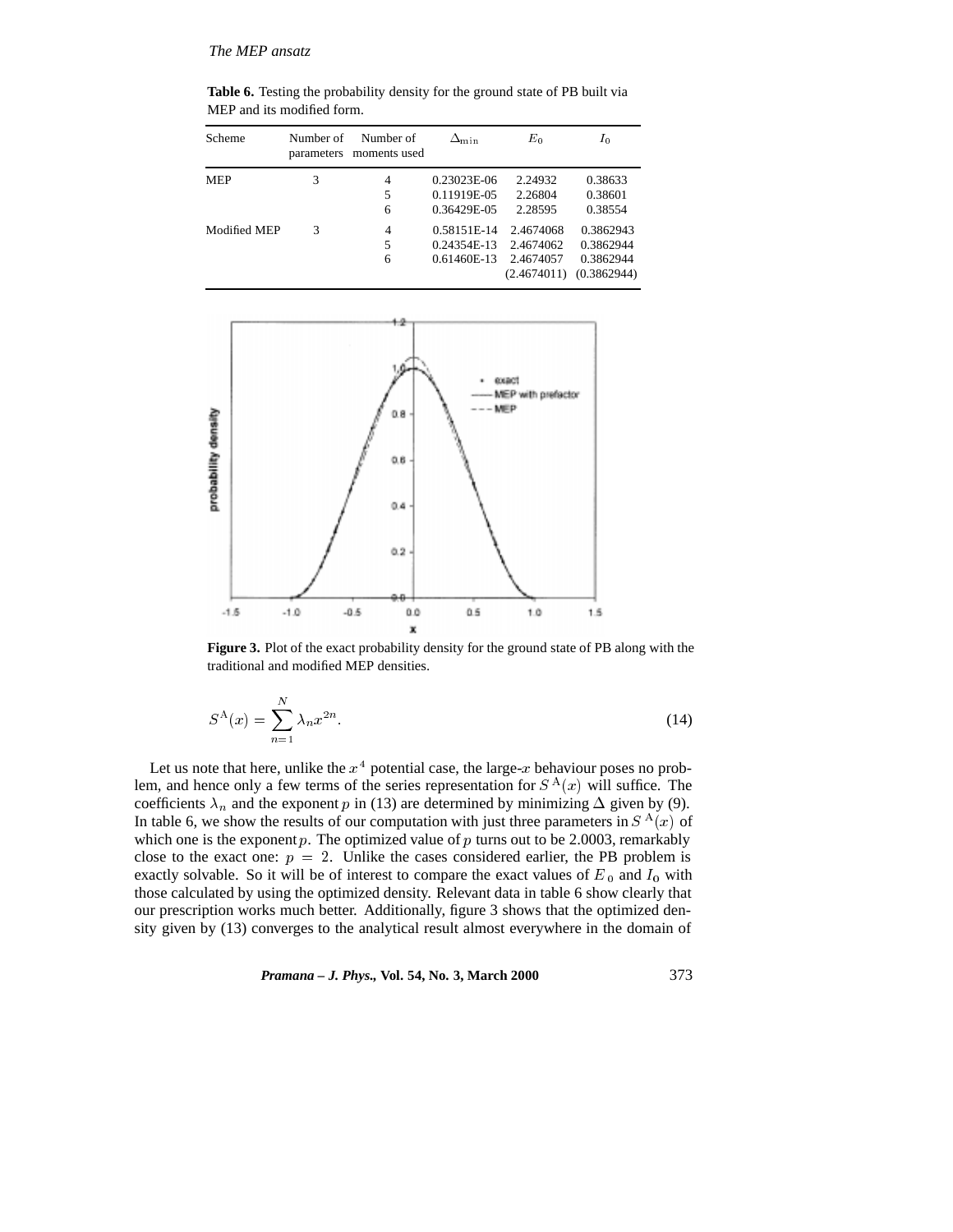the variable  $x$ . On the other hand, plain MEP fails to perform nicely on this count. This clearly justifies the suggested modification.

### **5. Conclusion**

To summarize, our motivation has primarily been to explore how one should modify the standard MEP form of the PD to gain advantage. It has been found that the knowledge of the asymptotic behaviour of the true density is crucial on two counts: first, to demonstrate that the possibility of reaching exactness by routinely increasing the number of parameters in the traditional form of MEP density function may be illusory; secondly, to provide a definite clue as regards the divergence of the series that is exponentiated in the primitive MEP ansatz. Both these points are amply substantiated in the present study. For problems in semi-infinite or finite intervals, MEP ansatz does not ensure vanishing of the PD at the boundaries even when the physics of the problem demands so. In such cases, we have found that a suitable prefactor can handle the situation quite commendably. In fine, we may assert that, to make the MEP ansatz applicable to a wider variety of problems it may have to be modified by (i) incorporating a suitable prefactor, (ii) using a functional form in place of the series representation of  $S(x)$ .

#### **Acknowledgement**

The first author wishes to thank CSIR, India for a fellowship. The last two authors acknowledge the DSA programs in their respective departments for financial support.

### **References**

- [1] A Shohat and J D Tamarkin, *The problem of moments* (American Mathematical Society, Providence, RI, 1963) N I Akhiezer, *The classical moment problem and some related questions in analysis* (Oliver and Boyd, Edinburgh, 1965) B Simon, *Adv. Math.* **137**, 82 (1998)
- [2] A R Plastino and A Plastino, *Phys. Lett.* **A181**, 446 (1993) Y Alhassid and R D Levine, *Phys. Rev.* **A18**, 89 (1978) L R Mead and N Papanicolaou, *J. Math. Phys.* **25**, 2404 (1984)
- [3] E T Jaynes, *Phys. Rev.* **106**, 620 (1957); **108**, 171 (1957)

E T Jaynes, *Papers on probability, statistics and statistical physics* edited by R D Rosenkrantz (Kluwer, Dordrecht, 1983)

R D Levine and M Tribus (eds), *The maximum entropy formalism* (MIT, Cambridge, MA, 1979) G J Erickson and C R Smith (eds), *Maximum entropy and Bayesian methods in science and engineering* (Reidel, Dordrecht, 1985)

J Skilling, *Maximum entropy and Bayesian methods* edited by J Skilling (Kluwer, Dordrecht, 1989)

B Buck and V A Macaulay (eds) *Maximum entropy in action* (Clarendon Press, Oxford, 1991) J N Kapoor, *Maximum entropy models in science and engineering* (Wiley Eastern, New Delhi, 1993)